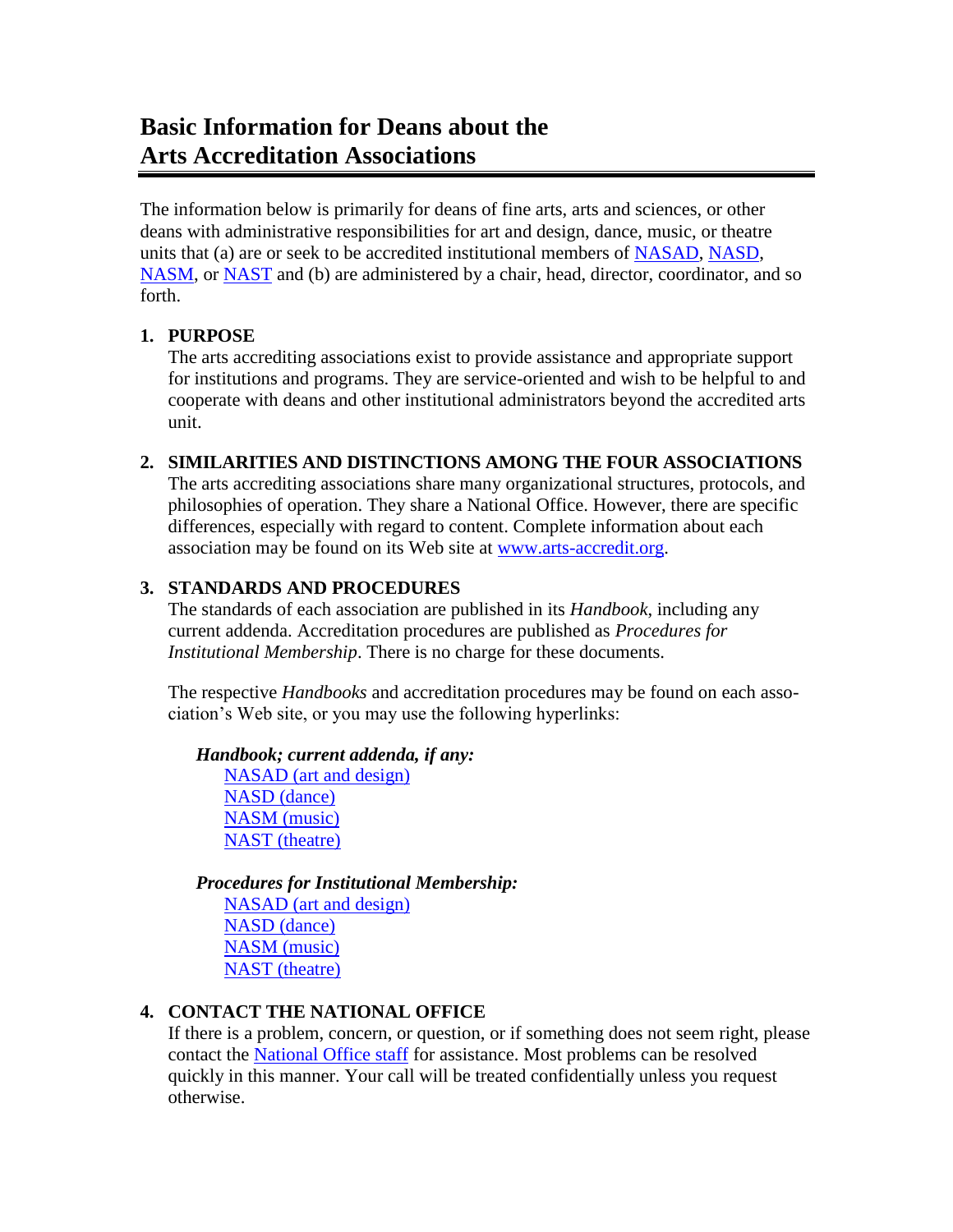## **5. BASIC INFORMATION**

Basic information on how each Association works is found in *Getting Your Bearings* [\(NASAD,](https://nasad.arts-accredit.org/wp-content/uploads/sites/3/2015/11/NASAD_GETTING_YOUR_BEARINGS.pdf) [NASD,](https://nasd.arts-accredit.org/wp-content/uploads/sites/5/2015/11/NASD-GETTING-YOUR-BEARINGS.pdf) [NASM,](https://nasm.arts-accredit.org/wp-content/uploads/sites/2/2015/11/NASM-GETTING-YOUR-BEARINGS.pdf) [NAST\)](https://nast.arts-accredit.org/wp-content/uploads/sites/4/2015/11/NAST_GETTING_YOUR_BEARINGS.pdf).

Fundamental philosophical positions are found in *A Philosophy for Accreditation in the Arts Disciplines* [\(NASAD,](https://nasad.arts-accredit.org/wp-content/uploads/sites/3/2015/11/Philosophy-for-Accreditation.pdf) [NASD,](https://nasd.arts-accredit.org/wp-content/uploads/sites/5/2015/11/Philosophy-for-Accreditation.pdf) [NASM,](https://nasm.arts-accredit.org/wp-content/uploads/sites/2/2015/11/Philosophy-for-Accreditation.pdf) [NAST\)](https://nast.arts-accredit.org/wp-content/uploads/sites/4/2015/11/Philosophy-for-Accreditation.pdf) and *Code of Good Practice for the Accreditation Work of [\(NASAD,](https://nasad.arts-accredit.org/wp-content/uploads/sites/3/2015/11/NASAD-Code-of-Good-Practice.pdf) [NASD,](https://nasd.arts-accredit.org/wp-content/uploads/sites/5/2015/11/NASD-Code-of-Good-Practice.pdf) [NASM,](https://nasm.arts-accredit.org/wp-content/uploads/sites/2/2015/11/NASM-Code-of-Good-Practice.pdf) [NAST\)](https://nast.arts-accredit.org/wp-content/uploads/sites/4/2016/03/NAST-Code-of-Good-Practice.pdf)*.

## **6. OFFICIAL REPRESENTATIVES**

Only institutions hold accredited membership and have a vote. Each institution appoints an official institutional representative to each arts accrediting association of which it is an accredited institutional member. This individual is a delegate on behalf of the institution, not an individual member of the Association. For obvious reasons, institutions normally appoint the executive leader of the accredited unit, but other administrators and faculty are also appointed.

For more information about and a set of basic responsibilities for official representatives, including those regarding communication, see the Web page *Institutional Representatives* **[\(NASAD,](https://nasad.arts-accredit.org/accreditation/comprehensive-review-process/getting-started/institutional-representatives/) [NASD,](https://nasd.arts-accredit.org/accreditation/comprehensive-review-process/getting-started/institutional-representatives/) [NASM,](https://nasm.arts-accredit.org/accreditation/comprehensive-review-process/getting-started/institutional-representatives/) [NAST\)](https://nast.arts-accredit.org/accreditation/comprehensive-review-process/getting-started/institutional-representatives/)**." We strongly urge deans to read the hyperlinked document titled "*How to Be an Official Institutional Representative*." An individual does not have to be the official representative to attend meetings and otherwise interact with the work of the association.

# **7. OFFICIAL ACCREDITATION COMMUNICATIONS**

As a dean, you, along with the chief executive officer and the chief academic officer, will receive automatically a copy of any Commission Action Report and cover letter, if your name and address are on file with the National Office. You, but not the CEO and CAO, will also receive a copy of notice of excessive lateness in filing an annual report, or HEADS report. Contact information for you, the CEO, and the CAO is requested each year on an **accreditation audit** form [\(NASAD,](http://nasad.arts-accredit.org/index.jsp?page=Institutional%20Audit) [NASD,](http://nasd.arts-accredit.org/index.jsp?page=NASD%20Institutional%20Audit) [NASM,](http://nasm.arts-accredit.org/index.jsp?page=Institutional%20Audit) [NAST\)](https://nast.arts-accredit.org/accreditation/responsibilities/annual-reporting-requirements/audit/) that is sent to the official institutional representative. This contact information may be updated any time by informing the National Office either directly or through the official institutional representative.

### **8. OTHER MAILINGS**

As a dean with administrative responsibilities for an arts unit within an accredited institution, you may also receive copies of all mailings sent to the official institutional representative of that unit if this request is indicated on the annual **accreditation audit** [\(NASAD,](https://nasad.arts-accredit.org/accreditation/responsibilities/annual-reporting-requirements/audit/) [NASD,](https://nasd.arts-accredit.org/accreditation/responsibilities/annual-reporting-requirements/audit/) [NASM,](https://nasm.arts-accredit.org/accreditation/responsibilities/annual-reporting-requirements/audit/) [NAST\)](http://nast.arts-accredit.org/index.jsp?page=NAST%20Institutional%20Audit) for that unit, or you so request directly to the National Office.

# **9. INTERNAL COMMUNICATIONS**

Beyond the protocols addressed in items 7. and 8. above, matters of security, autonomy, efficiency, and accuracy, internal communications procedures and protocols about specific arts accreditation matters are determined at each institution. Normally, deans will participate in and otherwise influence the development and approval of these procedures and protocols.